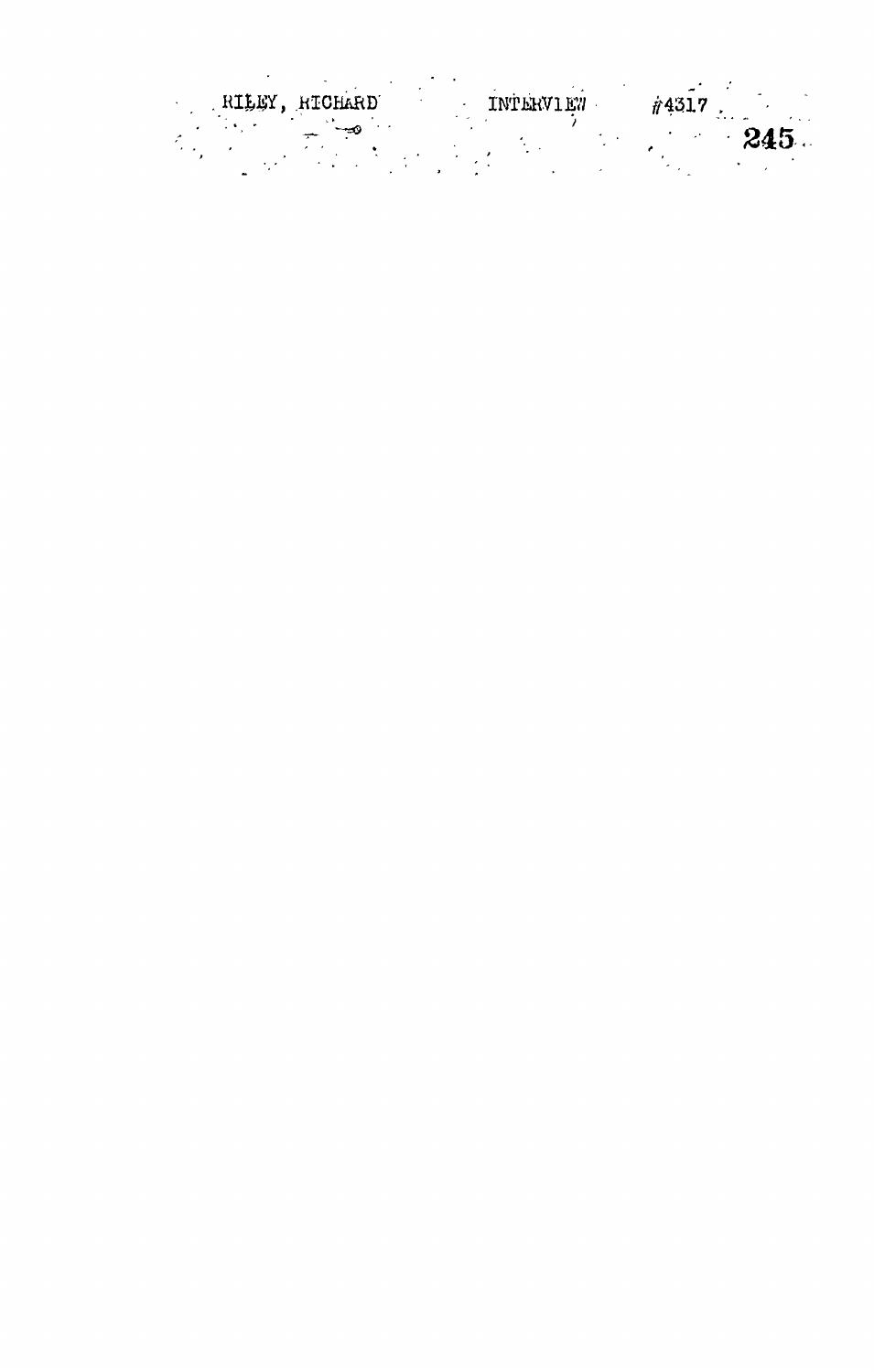| - The DIOGRAPHY FORM<br>WORKS EROCRESS ADMINISTRATION<br>Indian-Pioneer History Project for Oklahoma ;                                                                                                                                                                    |                        |                         | - 246 |
|---------------------------------------------------------------------------------------------------------------------------------------------------------------------------------------------------------------------------------------------------------------------------|------------------------|-------------------------|-------|
| RILEY, RICHARD INTERVIEW                                                                                                                                                                                                                                                  | 4317                   |                         |       |
| Field Werker's name __ Naomi L. Garringer                                                                                                                                                                                                                                 |                        |                         |       |
| This report made on (date) June 2 -                                                                                                                                                                                                                                       |                        |                         | 1937  |
|                                                                                                                                                                                                                                                                           |                        |                         |       |
| Name Hehard Hiley                                                                                                                                                                                                                                                         |                        |                         |       |
| 2. Post Office Address Medford, oklahoma                                                                                                                                                                                                                                  |                        |                         |       |
| $3$ . Residence address (or location) Medford                                                                                                                                                                                                                             |                        |                         |       |
| 4. DATE OF BIRTH: Month                                                                                                                                                                                                                                                   | Day                    | Year 1861               |       |
| $5.$ Place of birth $\sim$                                                                                                                                                                                                                                                |                        |                         |       |
| 6. Name of Father William Riley                                                                                                                                                                                                                                           | Flace of birth Ireland |                         |       |
| Other information about father                                                                                                                                                                                                                                            |                        |                         |       |
| Name of Mother Emily Brunfield.                                                                                                                                                                                                                                           |                        | Place of birth Missouri |       |
| Other information about mother                                                                                                                                                                                                                                            |                        |                         |       |
| Notes or complete narrative by the field worker doaling with the life and<br>story of the person interviewed. Refer to Manual for supposted subjects<br>and questions. Continue on blank sheets if necessary and attach firmly to<br>this form. Number of sheets attached |                        |                         |       |